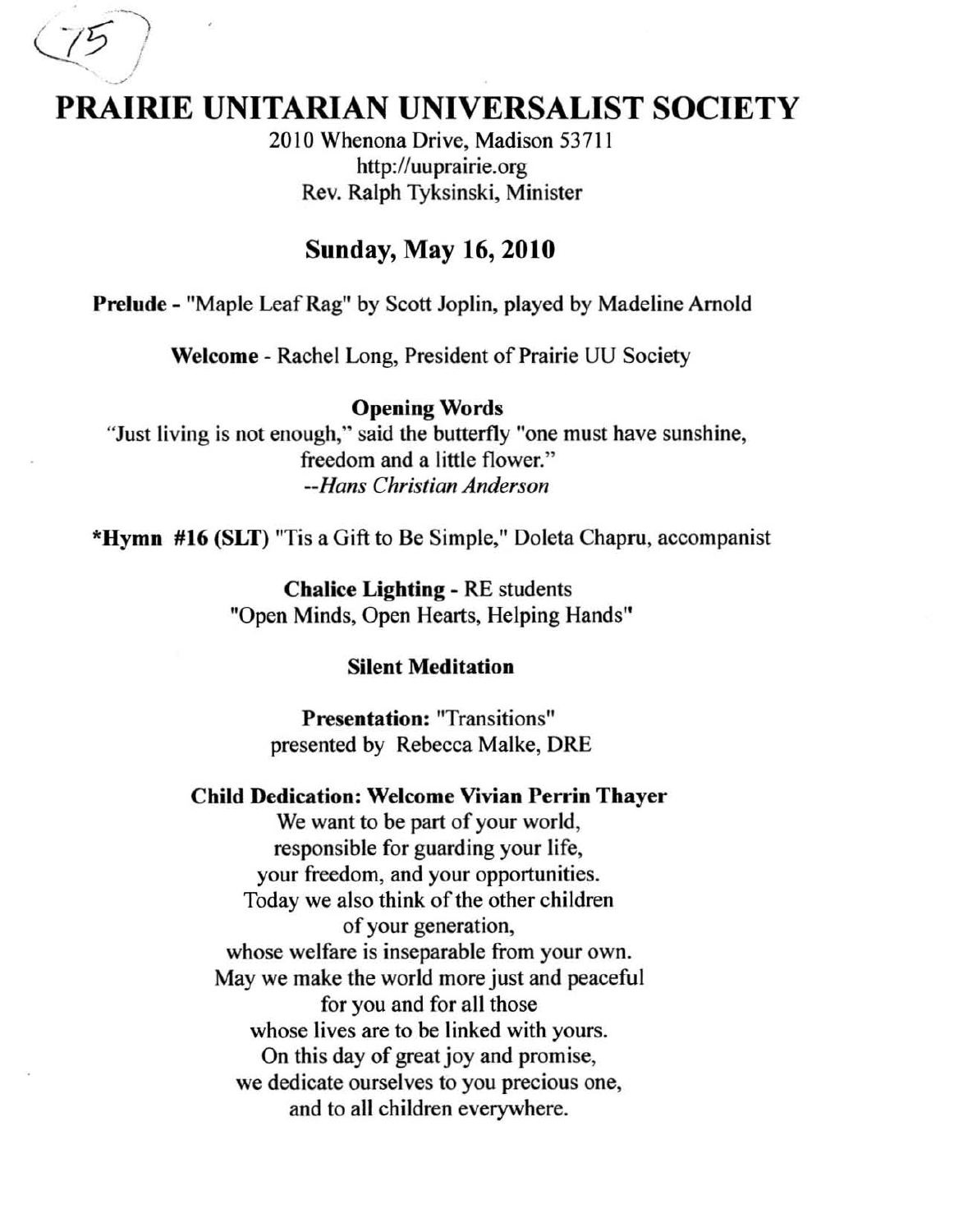June Sthe 211 trip - plead Jea Scools (Raphael painting, quite

Graduating bigb scbool senior - Madeline Arnold

#### Volunteer Recognition - Rebecca Malke

Butterfly Garden Presentation - Karen Deaton, Green Sanctuary and RE Committees

**Offering** 

Offertory - "Poco Andante," from Duetto I, Op.6, Nr. I by Bernhard Crusell performed by Doleta Chapru and Robyn Perrin

#### Introduction of Guests and Visitors

Prairie Announcements Additional announcements are in your order of service

\*Hymn #59 (prairie Song Book) "Garden Song" Doleta Chapru, accompanist

## Closing Words

May the wings of the butterfly kiss the sun and find your shoulder to light on, to bring you luck, happiness and riches. Today, tomorrow and beyond. *--Irish Blessing* 

'Please stand as you are able.

Welcome to our service! We are glad you are here. Thanks to everyone who made this service possible. Please join us for coffee and fellowship after the service.

#### **Announcements**

Green Tip: It all adds up. If we each drove our cars 20 fewer miles per week, we would reduce their  $CO<sub>2</sub>$  emissions by 107 million tons each year, a 9% decrease. If we improved our cars' gas mileage by 5 mpg, we would cut their  $CO<sub>2</sub>$  emissions by 239 million tons each year, a 20% decrease. (Source: Energy Information Administration, Department of Energy, 2008.)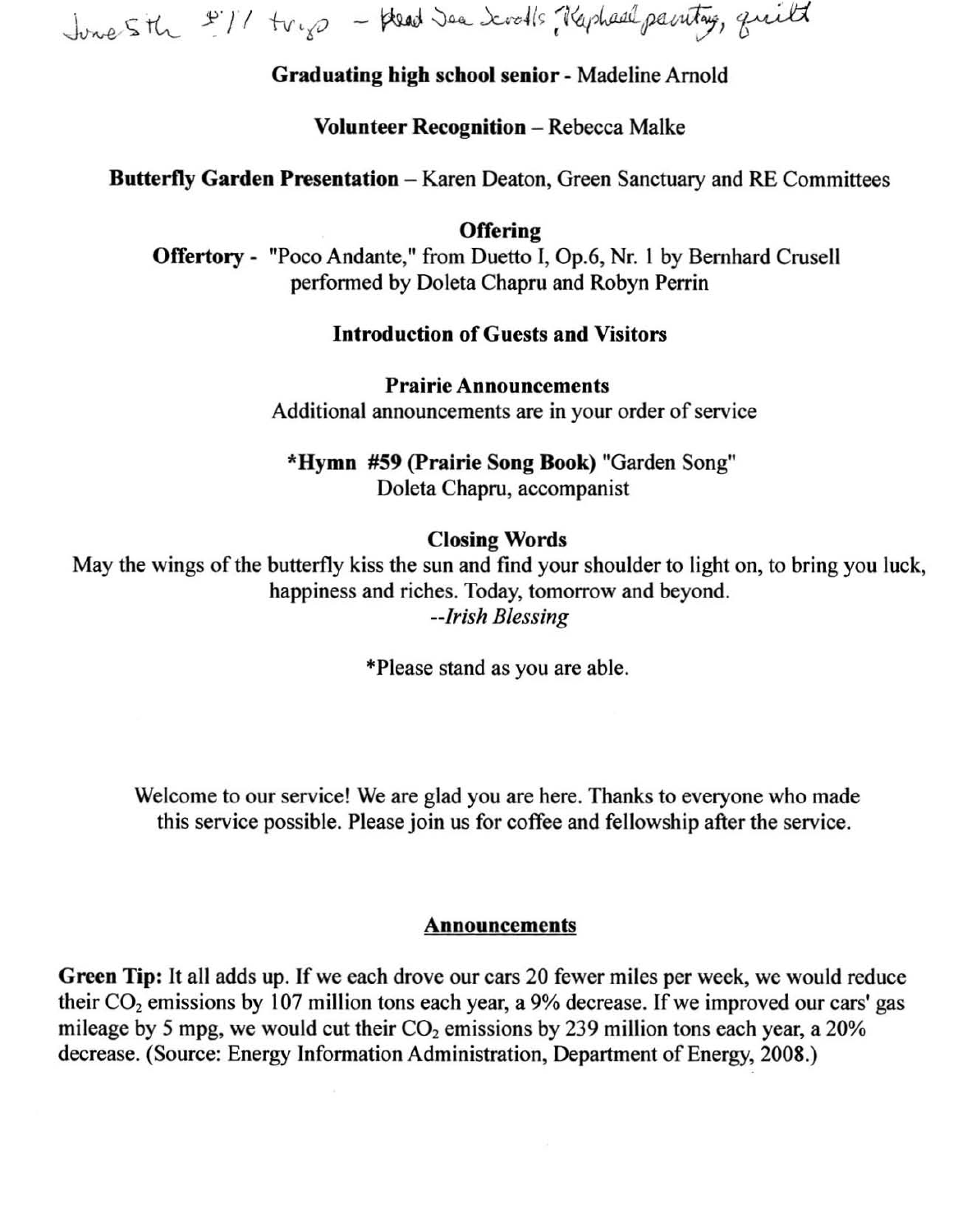Memorial Service Planned for Mary Lou Diehl The memorial service for long-time Prairie member Mary Lou Diehl will be held at 3:00 p.m. on Sunday, May 30, at Prairie. You are invited to join the family after the service for a potluck meal and music in the backyard of Mary Lou's home, 5729 Elder Place. You are encouraged to car pool, as street parking is limited. You may bring an **instrument, in case the band invites others to join in.** 

Retirement Party for Rev. Ralph Tyksinski Our consulting minister, Rev. Ralph Tyksinski, will be retiring at the end of his contract term with us, on June 30th. To celebrate his years of service with us and wish him well in his retirement, we will be having a party for him on Sunday June 20th. Please contact Rebecca Malke or Aileen Nettleton if you would like to help in planning this event.

Parish Meeting TODAY! 11:4Sam. Agenda items include an update to the strategic plan, report from the ministerial planning committee, election of officers, approving the 2010-2011 budget, a proposed bylaws change, and more. Potluck at II :30, and child care is available.

New Member Orientation A new member orientation is planned for May 23, 25, and 27 (Sunday, Tuesday, and Thursday) at 7:00 p.m. at Prairie. The Hospitality and Membership Committee provides this for new members and those who might consider becoming members as a way of learning about the history of Prairie and the UU denomination and how Prairie operates. We'll answer all your questions and you can get to know a few of the cool people who make up the Prairie community. Please contact Dan Proud (236-2229) if you are interested in attending. We urge you to attend two of **the three evenings.** 

Margaret Fuller Conversation Salon, Saturday, May 22, 2010, 7:00-8:30 PM CMwD UU Women's Connection (successor organization to the CMwD UU Women's Federation) is pleased to offer a Margaret Fuller Conversation Salon when we visit Madison for our Second Quarter Council meeting. We will gather with women, share a reading and short biography of Margaret Fuller, then discuss questions that concern UU women--personally and institutionally. The UU Women's Connection will be using our building for their meeting during the day on Saturday and offering the salon in the evening. If you would enjoy hosting a member of the Women's Connection leaders in your home Friday and Saturday night, please contact Dorothy Krause.

3rd Sunday Special Collection Every 3rd Sunday of the month, there will be an envelope in the baskets at the offertory for a special purpose. Most often, this "special purpose" will be to support Prairie's commitment to buying groceries for our once-a-month commitment to serving the homeless shelter breakfast, but occasionally it will be for other social action causes. If you would like to contribute to the special purpose, you can place your money in the envelope. If you want your check or cash to go to Prairie, just place it in the bottom of the basket. Thank you for your support of Prairie **and its social action initiatives.**